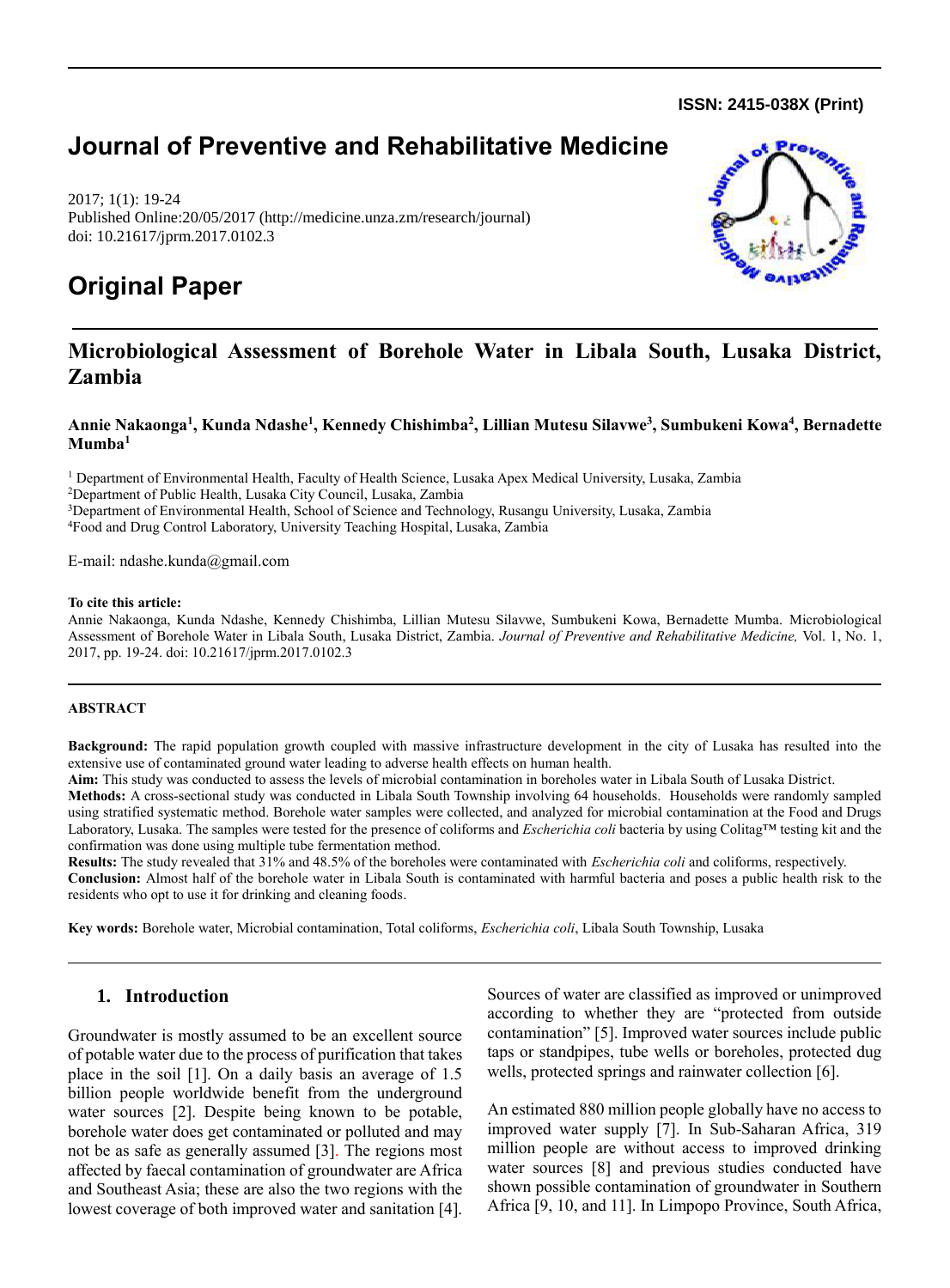20 Annie Nakaonga, Kunda Ndashe, Kennedy Chishimba, Lillian Mutesu Silavwe, Sumbukeni Kowa, Bernadette Mumba. Microbiological Assessment of Borehole Water in Libala South, Lusaka District, Zambia

#### *Sample size determination*

Sample size for this study was calculated using the formula below:

$$
n = \frac{z^2 p(1-p)}{d^2}
$$

Where,  $n =$  sample size,  $d =$  standard error of the proportion,  $z = 95\%$  confidence interval level, and  $p =$  prevalence. In the study we estimated the prevalence of contaminated boreholes at 11.25% [17].

$$
n = \frac{1.96^2 \, 0.1125 (1 - 0.1125)}{0.08^2}
$$

We calculated 60 boreholes but sampled 64 from the 8 zones of the study area. Eight (8) households were randomly selected from each zone and if the selected household did not have a borehole the next house was automatically included.

#### *Sample collection*

All the samples were collected in pre-labelled sterilized (auto-claved) 500 ml glass containers. The faucet of the borehole sources were sterilized by the use of flame and the tap was allowed to flow for about three minutes at medium flow rate before sample collection. Within this interval it was assumed that stable conditions would exist. Sample bottles were also rinsed thrice with the sample (water) before samples were collected. Collected samples were kept at 4°C in the cooler box packed with ice and transported to the laboratory for analysis within six hours.

### *Colitag™ Test*

The water samples were tested for Total coliform and *Escherichia coli* (*E. coli*) bacteria qualitatively, by using Colitag™ (Neogen, USA) test kit in field. The Colitag™ (Neogen, USA) Water Test Kit uses a selective and differential medium to detect total coliforms and *E. coli* in water samples in 16-48 hours [18]. Colitag™ (Neogen, USA), which is an enzymatic indicator-based medium, contains o-nitrophenyl- $\beta$ -d-galactopyranoside (ONPG), 4methylumbelliferyl- $\beta$ -D-glucuronide (MUG), and other selective ingredients that are specific to coliforms with little interference from high heterotrophic bacteria counts [19]. The method was performed as follows: 10 ml of water was added to each sterile test tube, dissolving the Colitag™ (Neogen, USA) powder after agitation and producing a colourless solution. The test tubes were incubated at 37°C for 24hours [19]. Development of a yellow colour after incubation indicated the presence of total coliforms in the test tube. Each positive total coliform test tube was exposed to a fluorescent (366-nm) light. Fluorescence in the test specifically denoted the presence of *E. coli* [18].

Potgieter *et al* (2006) reported poor quality of groundwater consumed by the population [9] and Samie *et al*. (2011) 10] also reported similar results in their study of borehole water used by schools in Mopani District, South Africa. In Lusaka, Zambia, Banda *et al* (2014) reported that 33% of borehole water in St. Bonaventure was contaminated with bacteria pathogenic in nature [11]. Consumption of water contaminated with faecal bacteria is an important route of transmission of enteric pathogens, and the developing world has high incidence of waterborne diarrheal diseases due to inadequate infrastructure and poor management of sewage [12, 13]. In order to test the level of microbiological contamination in water, indicator pathogens such as *Escherichia coli*, faecal and total coliforms are isolated and quantified [14]. The Zambia Bureau Standards (ZABS) drinking water quality recommends that drinking water should have the following microbiological parameter (a) Total coliforms (0-3cfu/100ml), (b) faecal coliforms (0 cfu/100ml) and (c) *Escherichia coli* should be absent [15].

The population of Lusaka district has been growing rapidly in the last 10 to 15 years and new residential areas have been reported to have mushroomed throughout the city [16]. The rapid development of the residential infrastructure has resulted in an increased burden on provision of municipal water by the local utility company [16]. In order to meet the demand for water, several households have resorted to the use of groundwater through drilling of boreholes. Libala South is an urban community located in the southern part of Lusaka District. The residential area has developed very rapidly and has experienced very high infrastructure development.

Despite the construction of houses and other infrastructure, provision of reticulated water and sewage systems by the local utility company has lagged behind. This has therefore resulted in many households drilling boreholes in order to utilize groundwater for domestic use in their houses and constructing septic tank and soakaway systems for in situ disposal of sewage.

This study was, therefore, conducted to assess microbiological contamination of borehole water intended for domestic use in Libala South, Lusaka. Microbiological indicator parameters that were evaluated for safe water status included *Escherichia coli* and total coliforms.

## **2. Methodology**

## *Study design*

This was a cross-sectional study conducted in Libala south located south of Lusaka district. The township is a middle to high income residential area and the geographical coordinates are 15° 27' 0" South, 28° 19' 0" East (Figure 1). Over 1100 boreholes exist in Libala South and they constituted the study frame.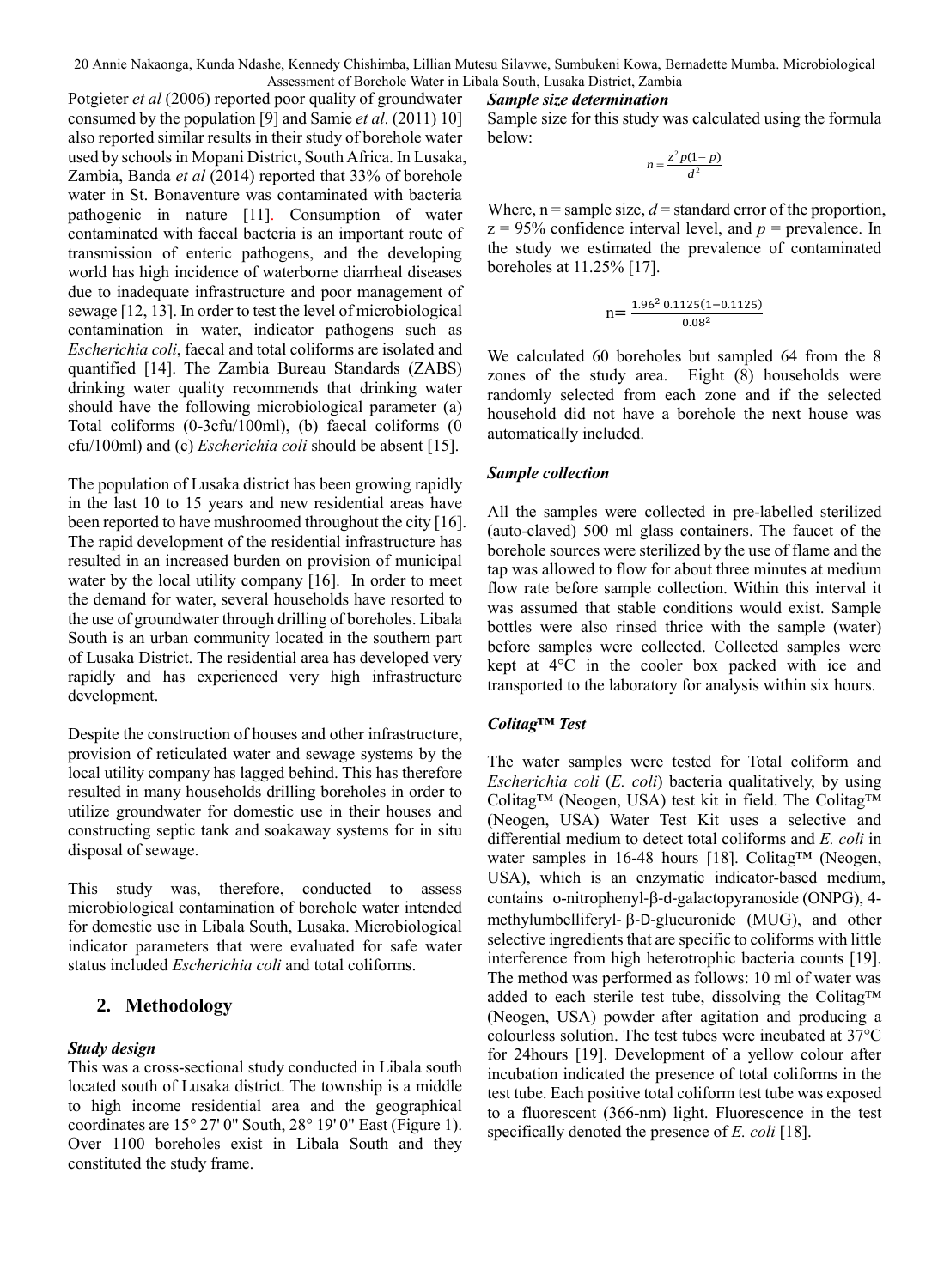

*Figure 1; Map of Lusaka districts showing the main townships*

### *Multiple-tube fermentation test*

The confirmation of coliforms and *E. coli* was also done using multiple tube fermentation method (MFT) [20]. Quantitative microbiological tests were carried out through multiple tube fermentation technique, where by most probable number (MPN) of coliform and *E. coli* was determined and categorized according to their number [20].

The medium, 10 and 5 ml, was distributed in 10 fermentation tubes (5 tubes for each volume) with inverted Durham tubes. The fermentation tubes were sterilized by autoclaving at 121°C for 15 min. The tubes were cooled before inoculation. Approximately 10 ml portions of the each water sample was inoculated in the 5 fermentation tubes containing the 10 ml medium, while 1 ml and 0.1 ml were inoculated in 5 ml medium. For the presumptive test the medium used was Lauryl sulphate lactose broth (Himedia, India). The fermentation tubes were arranged in a test tube rack and placed in a water bath for 48 hours. The tubes which showed gas in the tubes were recorded as positive tests and the absence of gas formation recorded as negative tests. . From the most probable number (MPN) table, the number of coliforms corresponding to positive tubes were read and recorded.

From the presumptive test the completed test was then conducted skipping the confirmation test. For isolation of *E. coli* a loopful from each tube positive was plated onto Maconkey agar and incubated at 37˚C for 24 hours.

## **3. Results**

#### *Colitag™ Test*

The Colitag™ (Neogen, USA) kit in this study was used as a qualitative microbiological test for water samples. Observations made from the Colitag™ tests showed the presence of total coliforms and *E. coli* in borehole water of Libala South, Lusaka. The results revealed total coliforms were detected in 31 (48%) and E. coli in 20 (31%) of the 64 water samples (Figure 2).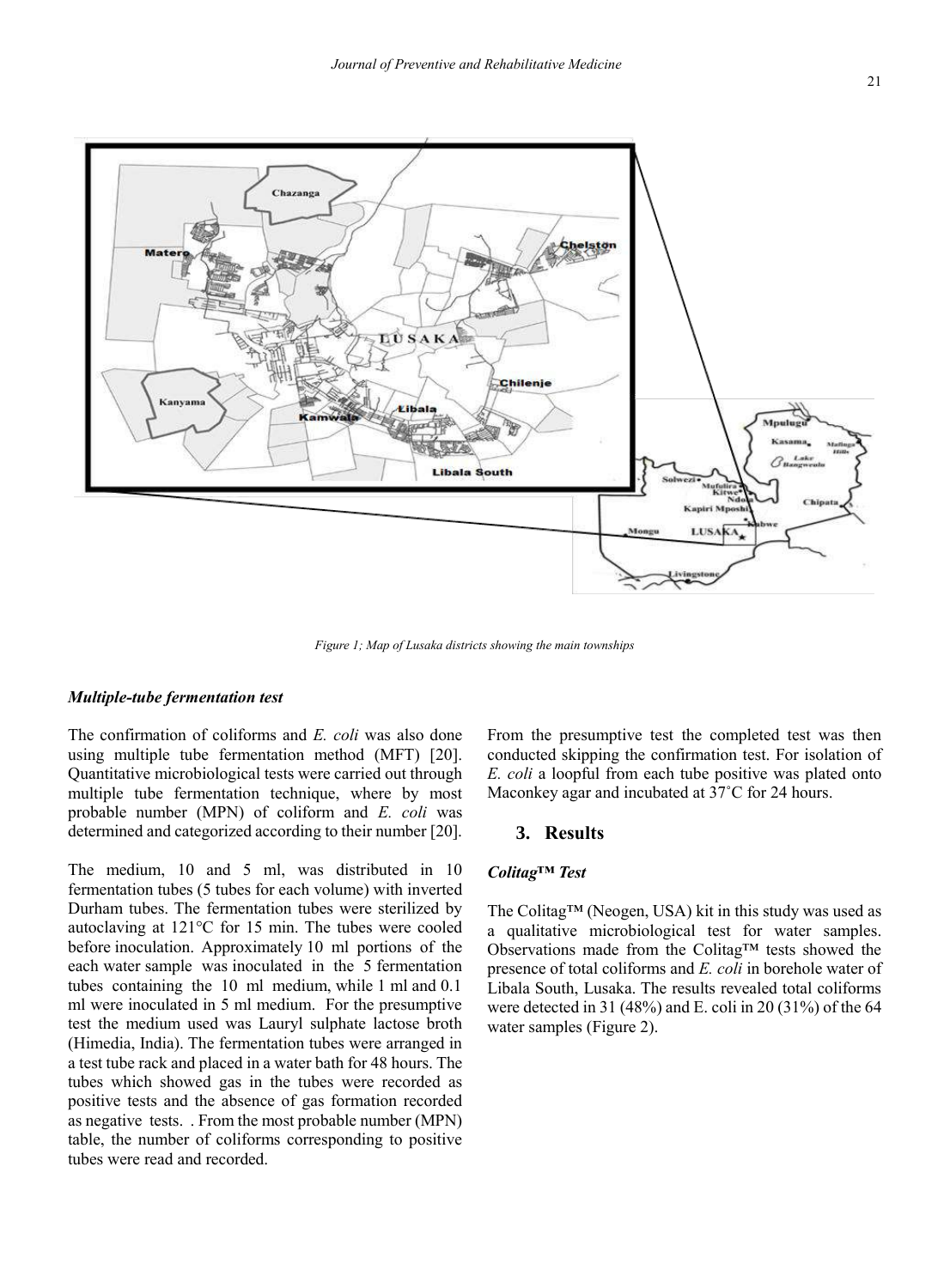



*Figure 2: Colitag™ test results of borehole water in Libala South, Lusaka*

*Table 1: Multi-tube fermentation results of borehole water in Libala south. Lusaka*

| S/N                      | No of Boreholes | <b>Total Coliforms</b><br>(MPN/100ml). |
|--------------------------|-----------------|----------------------------------------|
|                          | 33              |                                        |
| 2                        |                 |                                        |
| 3                        | 11              | 10                                     |
| 4                        | 3               | 20                                     |
| $\overline{\phantom{0}}$ |                 | 25                                     |
| 6                        |                 | 30                                     |
|                          |                 | 49                                     |
| 8                        |                 | 60                                     |
| 9                        |                 | 95                                     |
| 10                       | $\mathfrak{D}$  | 100                                    |
| 11                       |                 | 410                                    |
| 12                       | 4               | >640                                   |

#### *Multiple-tube fermentation test*

The multi-tube fermentation test was used as a quantitative microbiological test for the evaluation of water samples and it revealed similar results as those observed in the Colitag test were total coliforms were detected in 31 (48%) and E. coli in 20 (31%) of the 64 water samples. Furthermore, the multi-tube fermentation test showed that the MPN of the water samples ranged from zero to above 640 MPN/100ml (Table 1). From the MFT presumptive tests 34 borehole water samples recorded zero MPN/100ml, 12 samples had 1 to 10 MPN/100ml), 2 samples 11 to 20 MPN/100ml and 16 samples 21to MPN/100ml and above. The mean and median values of the presumptive results were 73MPN/100ml and 30MPN/100ml, respectively. Isolation of *E. coli* from tube positive of the presumptive test revealed that 20 water samples (31.3%) were positive for the microorganism (Figure 3).



*Figure 3: Presence/absence of Escherichia coli in borehole water in Libala South, Lusaka*

#### **4. Discussion**

The results of the bacteriological analysis of borehole water from Libala South showed that some sources are contaminated with coliforms and *Escherichia coli*. The World Health Organisation (WHO) international standards for drinking-water states that coliform bacteria shall not be detected or the MPN index of coliform micro-organisms shall be less than 1.0 [21]. Thirty three boreholes (51.5%) of the total 64 had water with bacteriological quality (0MPN/100ml) meeting the standards recommended for drinking by WHO. In a study by Banda *et al* (2014), it was reported that 33% of the boreholes in St Bonaventure, Lusaka, were contaminated with bacteria that were likely to be pathogenic in nature [11]. In another study by Nyirenda, Kaputula, and Ngulube (2016), conducted in Kitwe, Zambia, they reported 100% contamination of groundwater with total and faecal coliforms [22].

*Escherichia coli* was isolated in 20 borehole water samples (31.3%) and this indicates a public health risk if used for drinking and cleaning fresh foods. Banda *et al* (2014) reported that in St Bonaventure *E. coli* was isolated in 10.9 % of the borehole water while Uzoigwe and Agwa (2012) reported that only 14.3% of water collected from boreholes located near dumpsites in Port Harcourt, Nigeria, had *E. coli* [11, 23]. The results of the present study are not consistent with the two other studies indicating an increase in *E. coli* contamination of borehole water. The presence of *E. coli* is an indication that water is contaminated with human or animal faecal wastes. Therefore, the water quality guidelines of the ZBS and WHO require that all drinking water should not have any *E. coli* detected [15, 21]. The presence of *E. coli* in the water sources could be due to any of the following: improper disposal of sewage and wastewater from domestic activities, discharges from septic tanks and latrines close to some of the bore holes [11, 23]. Nwachukwu and Otokunefor (2006) stated a correlation between presence of *E. coli* in borehole water supplies and discharges from septic tanks and waste materials from a nearby dumpsite and Banda *et al* (2014) reported that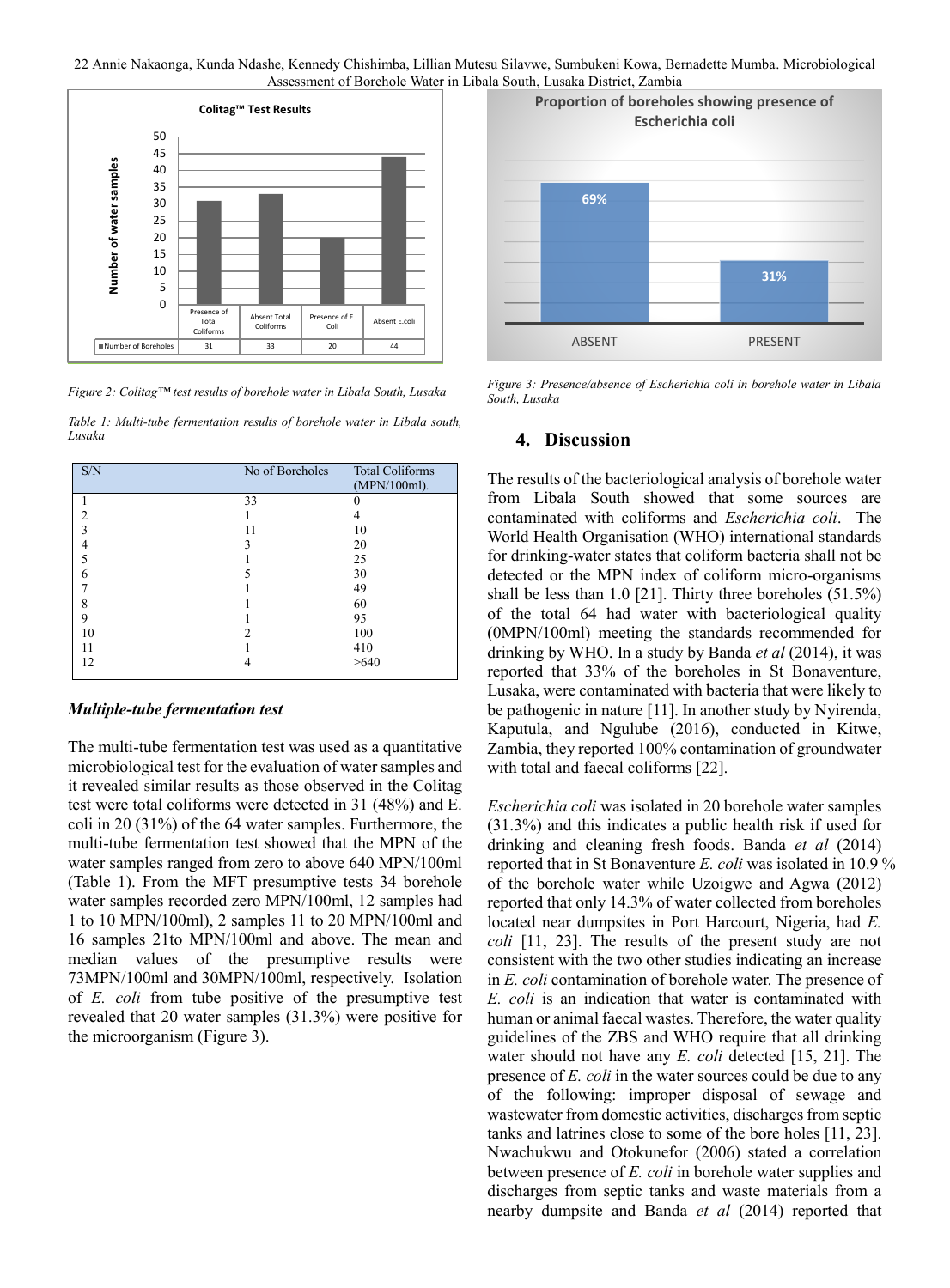boreholes and septic tank in the same piece of land is not suitable system because it results in bacterial contamination of the groundwater [11, 24].

It must be highlighted that waterborne pathogens of faecal origin such as pathogenic *E. coli* are a public health concern because of an increase in the size of sensitive subpopulations (geriatrics, paediatrics, immune compromised individuals, and pregnant women). It has been reported by other studies that sensitive subpopulations have demonstrated to be more susceptible to diseases due to microbial water contamination [14, 25]. Therefore, the sensitive populations in Libala south in the households with contaminated borehole water are at higher risk of diarrheal and other waterborne diseases.

The United Nations (UN) through the Sustainable Development Goals (SDGs), goal number six (6), advocates that every human on the planet accesses clean and sustainable water sources. Goal six (6) not only addresses the issues relating to drinking water, sanitation and hygiene, but also the quality and sustainability of water resources worldwide [26]. It should therefore stand as a priority for the residents of Libala south to ensure that the water they are consuming is free of microorganisms and falls within the recommendations of the ZBS and the WHO to prevent any waterborne diseases.

## **5. Conclusion**

This study established that 51.5% of boreholes in Libala South Township had water that was safe for drinking purposes while 48.5% of boreholes were contaminated with coliforms, of which 31.3 % were contaminated with *E. coli*. The contaminated borehole water poses a public health risk to the residents that opt to use it for drinking and cleaning foods.

## **6. Recommendations**

Several measures can be taken to address bacteria contamination of borehole water. Short term and immediate solutions include (a) installation of water filtration system from the borehole to house; (b) physical and chemical disinfection (boiling and chlorination) of water that will be used for drinking and cleaning food. Contamination of underground water has been reported in different townships in Zambia [11, 16, 22], and many workers have attributed it to poor sanitation and inadequate distance between borehole to the septic tank and soakaway system [11]. It is therefore important that long term, the local municipality and water and sewage utility companies consider servicing new residential areas with reticulated water and sewage facilities before the plots are sold for infrastructure development. It therefore calls for active involvement of local government and environmental agency such as Zambia Environmental Management Agency working closely to discourage onsite sewage treatment and accessing of groundwater through boreholes on the same residential yard.

## **Acknowledgement**

We would like to recognize that this was a study undertaken by Ms. Annie Nakaonga as partial fulfilment for Bachelor of Science Environmental Health of Lusaka Apex Medical University (LAMU). We wish to express our gratitude to the staff at the University Teaching Hospital, Food and Drugs Laboratory for technical help rendered during bench work sessions of the research. We could like to thank the academic staff of LAMU, faculty of Health Sciences for the support and contribution towards the research. Finally, we are indebted to the residents of Libala South that allowed us to conduct the research in their households, to them we say thank you.

## **References**

- 1. Essink GH. Improving fresh groundwater supply problems and solutions. Ocean & Coastal Management. 2001 Dec 31; 44(5):429-49.
- 2. DFID; Addressing the Water Crisis: Healthier and more productive lives for poor people, Strategies for achieving the international development targets. Department for International Development: UK.  $2001$ ;  $4(3)$ :  $54 - 59$ .
- 3. USEPA. Current Drinking Water Standards. United States Environmental Protection Agency, Washington, DC .WHO. (1982). Guidelines for Drinking Water Quality. Vol. 1, World Health Organization, Geneva, Switzerland. WHO. 1986a. World health statistics. WHO. Bulletin. 2001.39: 80- 100
- 4. Bain R, Cronk R, Hossain R, Bonjour S, Onda K, Wright J, Yang H, Slaymaker T, Hunter P, Prüss-Ustün A, Bartram J. Global assessment of exposure to faecal contamination through drinking water based on a systematic review. Tropical Medicine & International Health. 2014 Aug 1; 19(8):917-27.
- 5. Onda K, LoBuglio J, Bartram J. Global access to safe water: accounting for water quality and the resulting impact on MDG progress. International journal of environmental research and public health. 2012 Mar 14; 9(3):880-94.
- 6. Bain RE, Gundry SW, Wright JA, Yang H, Pedley S, Bartram JK. Accounting for water quality in monitoring access to safe drinking-water as part of the Millennium Development Goals: lessons from five countries. Bulletin of the World Health Organization. 2012 Mar; 90(3):228-35.